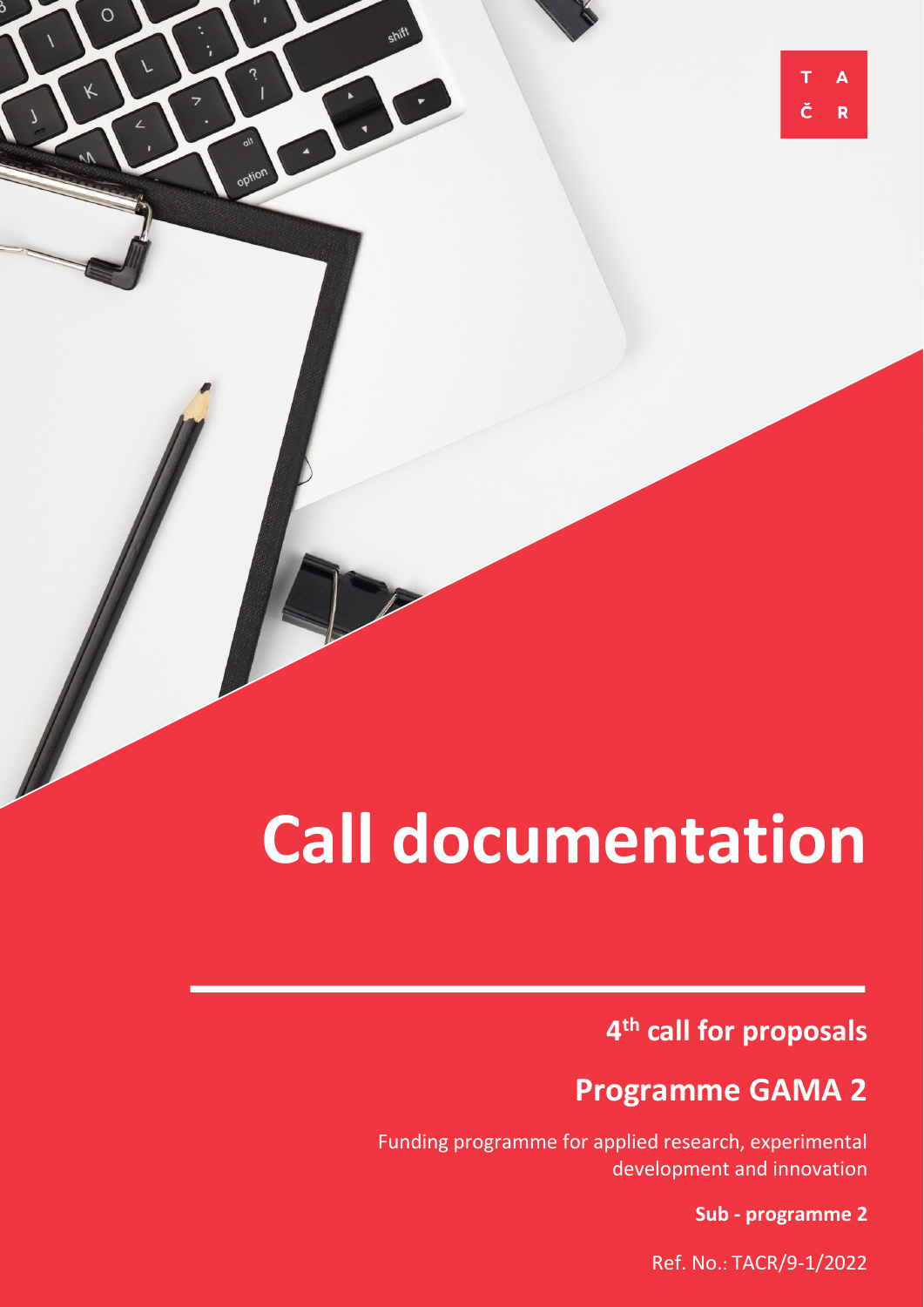# **The focus and conditions of the 4 th call under the GAMA 2 programme**

### **What is the focus of the call?**

- Sub programme 2 is focused on supporting the verification of outputs / results of applied research in terms of their practical application and on the preparation of their subsequent commercial exploitation or use for the needs of society.
- The call is focused on supporting the commercialization of breakthrough innovative solutions (products, services, etc.)
- The call **is not focused** on a particular sector or field.
- The objective of each project proposal is to draw up a **feasibility study** in order to verify the technological and economic viability of a disruptive innovation.
- The product or service should have an exploitation potential not only in the Czech environment, but should be also competitive on the international market. The uniqueness, impact and implementation of the product or service will be evaluated.
- It is expected from the applicant that at the time of submission of the project proposal, the innovation concerned will have the Technology Readiness Level (TRL) of at least 5 technology demonstrated in a real environment
- After completion of the project, the product or service should be ready for practical use or market entry and should be ready for faster expansion to other markets (EU, global).

### **Who can apply for funding?**

**The main applicant** must be a **small or medium-sized enterprise** that carries out the project **independently** (without other participants).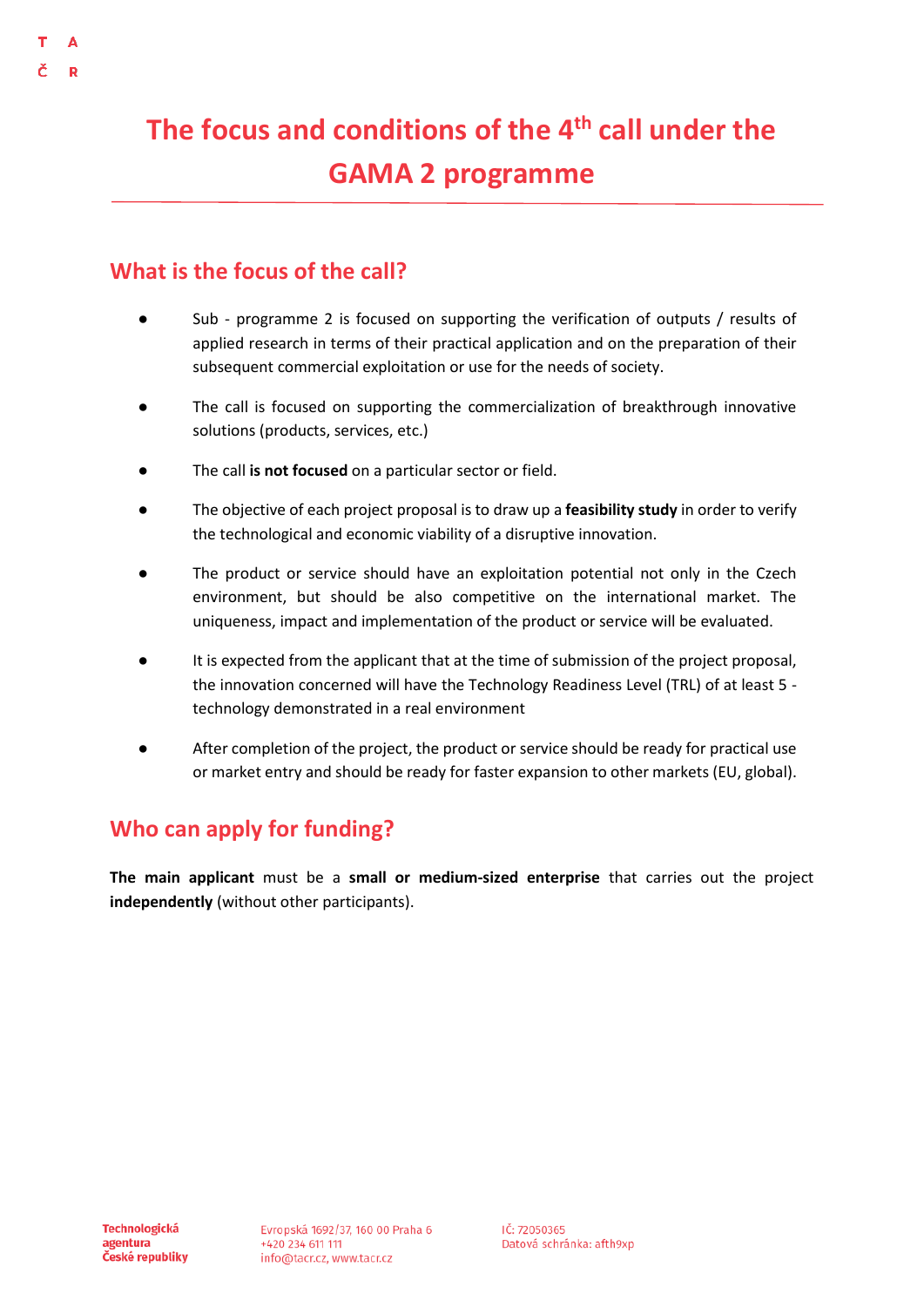### **Important dates**

**Call is open for submissions:** from 17. 3. 2022 until 2. 5. 2022

**Announcement of results:** 31. 7.2022

**Start of project implementation:** from July to August 2022

**Project duration:** 5 or 6 months\*

\*The lenght of the project has to be **six months** (July, 2022 as the "Start of the project") or **five months** (August, 2022 as the "Start of the project").

### **Maximum amount of funding and funding rate**

**Maximum amount of funding per project:** CZK 1 million

**Maximum funding rate per project:** 55 %

**Questions** about the call can be submitted via the [Helpdesk.](https://helpdesk.tacr.cz/) You can use regional consultants at [contact points](https://www.tacr.cz/o-nas/regionalni-kontaktni-mista/) for a personal or telephone consultation.

**Technologická** agentura České republiky Evropská 1692/37, 160 00 Praha 6 +420 234 611 111 info@tacr.cz, www.tacr.cz

IČ: 72050365 Datová schránka: afth9xp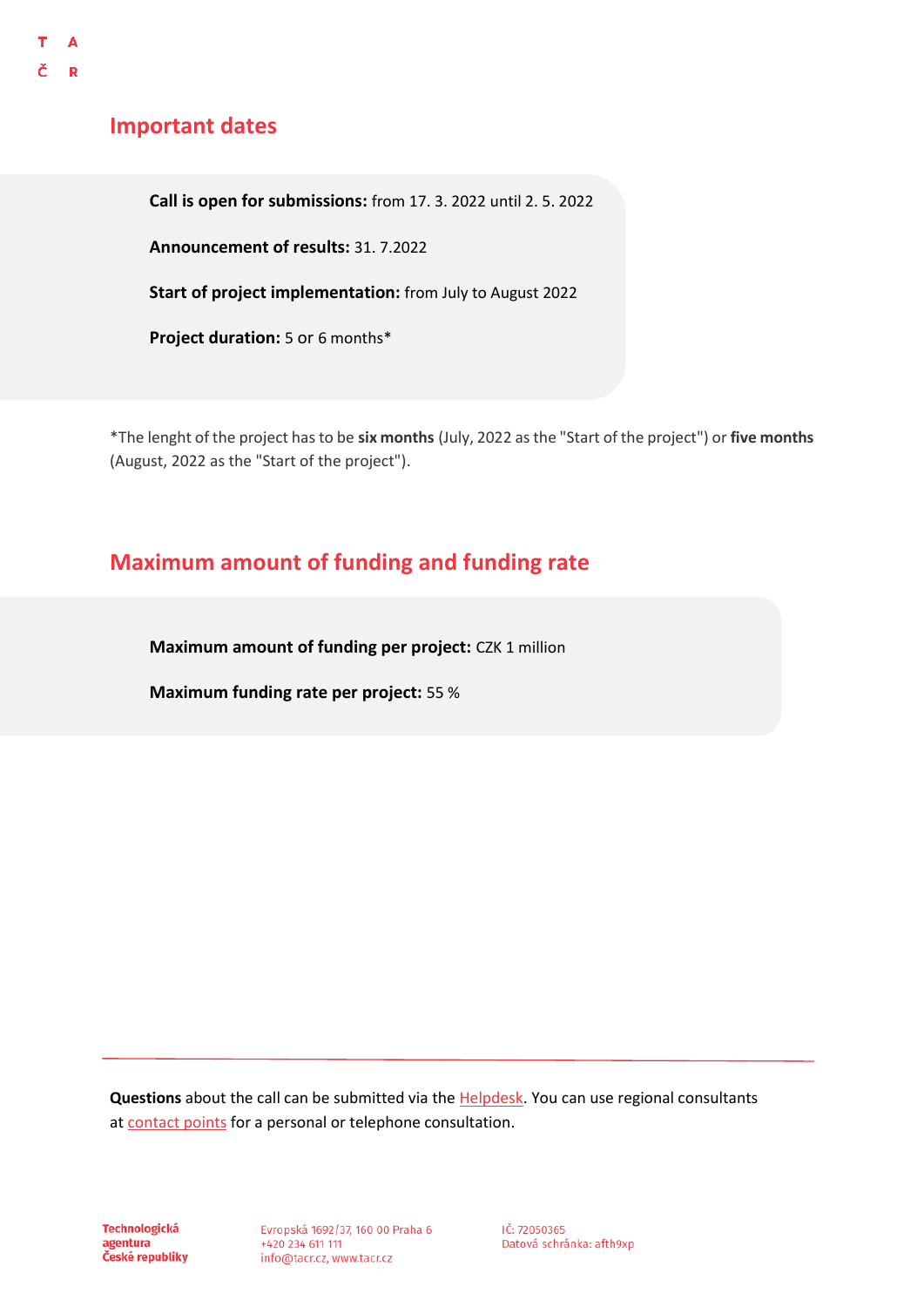# **Table of contents**

| 1.  |  |    |  |  |
|-----|--|----|--|--|
| 2.  |  |    |  |  |
| 3.  |  |    |  |  |
| 3.1 |  |    |  |  |
| 3.2 |  |    |  |  |
| 3.3 |  |    |  |  |
| 3.4 |  |    |  |  |
| 3.5 |  |    |  |  |
| 4.  |  |    |  |  |
| 4.1 |  |    |  |  |
| 4.2 |  |    |  |  |
| 5.  |  |    |  |  |
| 5.1 |  |    |  |  |
| 5.2 |  |    |  |  |
| 5.3 |  |    |  |  |
| 6.  |  |    |  |  |
| 6.1 |  |    |  |  |
| 6.2 |  |    |  |  |
| 6.3 |  |    |  |  |
| 6.4 |  |    |  |  |
| 7.  |  |    |  |  |
| 7.1 |  |    |  |  |
| 7.2 |  |    |  |  |
|     |  | 13 |  |  |
| 8.1 |  |    |  |  |
| 8.2 |  |    |  |  |
| 8.3 |  |    |  |  |
| 8.4 |  |    |  |  |
| 8.5 |  |    |  |  |
| 8.6 |  |    |  |  |
| 8.7 |  |    |  |  |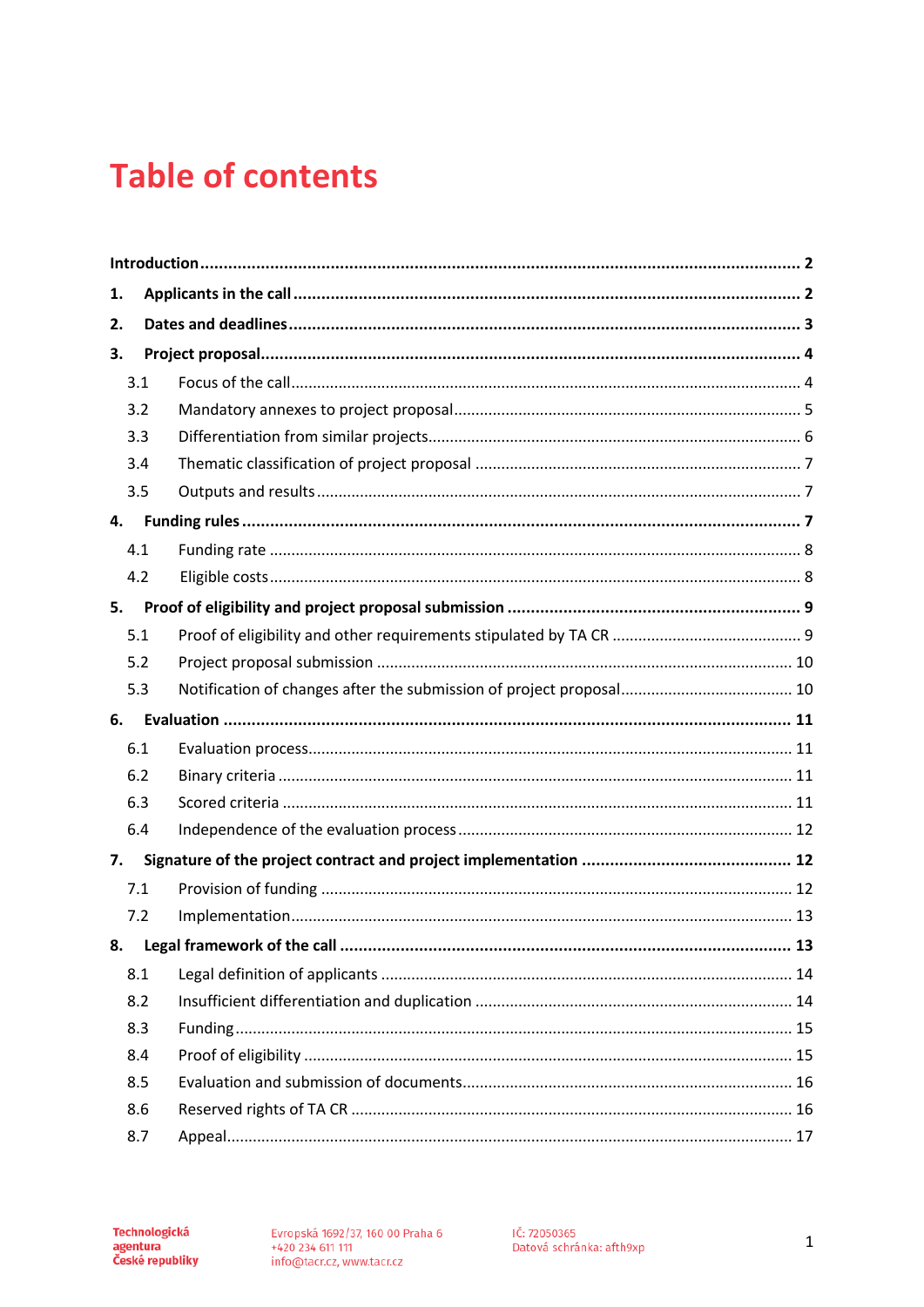# <span id="page-4-0"></span>**Introduction**

D

For this call, the call documentation is published in Czech and English. In case of divergence between the language versions, the Czech version shall prevail.

Before submitting a project proposal, the Technology Agency of the Czech Republic (hereinafter TA CR) recommends that applicants become familiar with the following important references and terms that are directly related to the call:

- [General terms and conditions of TA CR](https://www.tacr.cz/wp-content/uploads/documents/2021/12/12/1639268365_V%C5%A1eobecn%C3%A9%20podm%C3%ADnky%20v7.pdf) (version 7), which lay down all the rights and obligations of beneficiaries, including the definition of important terms. Furthermore, individual cost categories are described in more detail here;
- [Frascati manual,](https://www.tacr.cz/dokums_raw/novinky/170404_FRASCATI%20pdf_final_ke%20koment%C3%A1%C5%99%C5%AFm.pdf) which describes the specifics of research and development projects, defines important terms and should also serve as a guide for classifying research activities into the right categories (industrial research and experimental development);
- [ISTA](https://ista.tacr.cz/) information system (hereinafter "ISTA") which is used to submit project proposals and the scope of the data is set out here pursuant to  $\S 17$  (6) of the Act on the Support of Research and Development.

The icon in front of the text serves as a hyperlink to the legal framework (Chapter 8). Clicking on this ş icon will take you to the relevant part of the legal framework.

# <span id="page-4-1"></span>**1. Applicants in the call**

#### **The main applicant:**

ş

- be only an entity that has its registered office, establishment or branch in the Czech Republic;
- implement the project **independently** (without other participants);
- be the **small or medium - sized enterprise;**
- submit **maximum one project proposal**. In case of submission of a higher number of project proposals than one, it decides about the order the time of submission in the information system ISTA. Project proposals submitted in excess of the permitted number of projects will not be accepted to the call, even if the first project proposal submitted for the call is not accepted for the call for non-compliance with formal requirements or proof of eligibility.

Start-ups, research organizations or other legal forms can also apply as a **small or medium-sized enterprise**, as long as they meet the conditions of size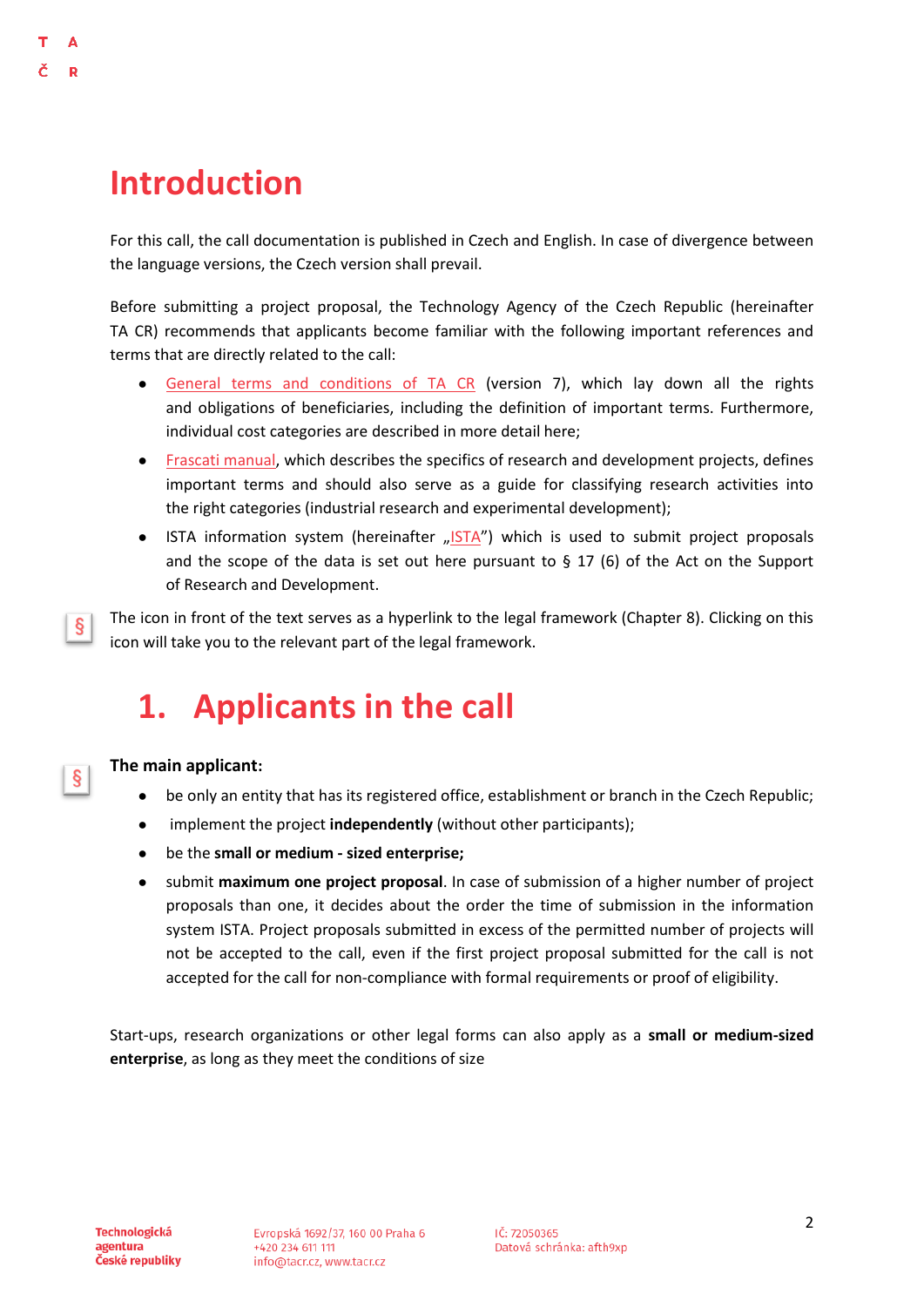# <span id="page-5-0"></span>**2. Dates and deadlines**

T  $\overline{\mathsf{A}}$ 

Č  $\overline{\mathbf{R}}$ 

#### **Dates and deadlines related to the project proposal submission and to the proof of eligibility**

| <b>Call opening</b><br>(from this time onwards, project proposals can be filled in<br>and submitted in ISTA)                                                  | 17, 3, 2022 at 9:00  |  |
|---------------------------------------------------------------------------------------------------------------------------------------------------------------|----------------------|--|
| Call deadline<br>(deadline for the submission of project proposals through<br>ISTA)                                                                           | 2.5.2022 at 16:29:59 |  |
| Deadline for sending a confirmation of submission of an<br>electronic project proposal from the data box of the main<br>applicant to the TA CR data box       | 2.5.2022 at 23:59:59 |  |
| Deadline for the receipt of proof of eligibility documents<br>(except for documents which constitute a part of the<br>project proposal) in the TA CR data box |                      |  |

TA CR shall **publish the results of the call at the latest on 31. 7. 2022** at the website [www.tacr.cz.](http://www.tacr.cz/) Subsequently, TA CR shall send the **Decision on the results of the call for proposals** to the main applicant through the data box.

#### **Dates and deadlines related to project implementation**

| Start of the project            | July or August 2022 |
|---------------------------------|---------------------|
| <b>Project duration</b>         | 5 or 6 months*      |
| Deadline for project completion | December 2022       |

\*The lenght of the project has to be **six months** (July, 2022 as the "Start of the project") or **five months** (August, 2022 as the "Start of the project").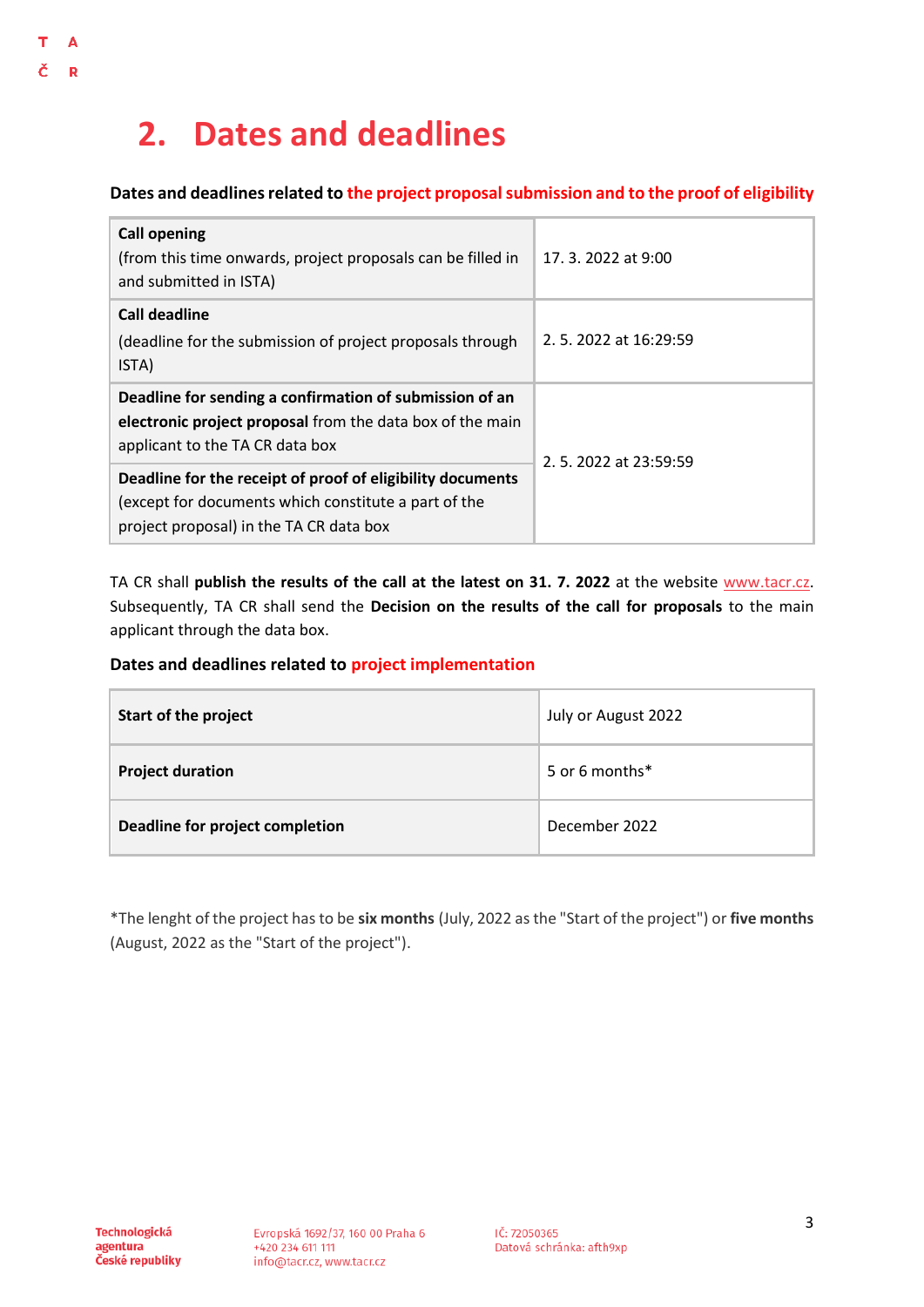# <span id="page-6-0"></span>**3. Project proposal**

**The project proposal** is an application for funding, which applicants submit through ISTA. Applicants must include in the project proposal all the information that is necessary for its evaluation (directly in the boxes provided in ISTA or in the annexes to the project proposal). If TA CR decides to support the project proposal and a project contract is signed, the project proposal becomes a **project**.

The project proposal shall be submitted in **English**. All information provided in the project proposal must correspond to the facts as of the date of the project proposal submission.

### <span id="page-6-1"></span>3.1 Focus of the call

R

The call is focused on supporting the commercialization of breakthrough innovative solutions (products, technologies, services, etc.) that will contribute to the expansion, growth and development of enterprises. The call is not focused on a particular sector or field.

The objective of each project proposal is to draw up **a feasibility study** in order to verify the technological and economic viability of an innovation. The objective of the project proposal is not to develop technical and scientific knowledge, but to verify and confirm the hypothesis in terms of clients interest in the innovation and the readiness of the product, technology or service for commercial exploitation. Increased emphasis is placed on the groundbreaking nature of the solution and the experience or skills of key people in the research team.

The product, technology or service should have commercial potential not only in the Czech environment, but it is expected to have a potential to expand and compete also on the international market.

The product, technology or service should:

- be ready for practical use or entry to markets;
- have a clearly specified target group, final customer or marketing channel;
- have the Technology Readiness Level (TRL) of at least 5 technology demonstrated in a real environment $^1$ .

The call allows the funded projects to be included in another pre-selection by an international panel within the Horizon 2020 project called GO - SME. TA CR is the project coordinator and the main aim of the project is to choose the best projects beginning and high innovative SMEs and startups with international ambitions.

For the best projects will provide support services for the preparation of a project application to a European instrument called EIC Accelerator, Horizon Europe. If the applicant ticks a box in ISTA with agreement to be included in an international expert evaluation, he/she consents to the sharing of his/her personal data within this evaluation.

<sup>&</sup>lt;sup>1</sup>The significance of TRL levels is described by the European Commission in Annex G, Horizon 2020, Work [programme 2018-2020.](https://ec.europa.eu/research/participants/data/ref/h2020/wp/2014_2015/annexes/h2020-wp1415-annex-g-trl_en.pdf)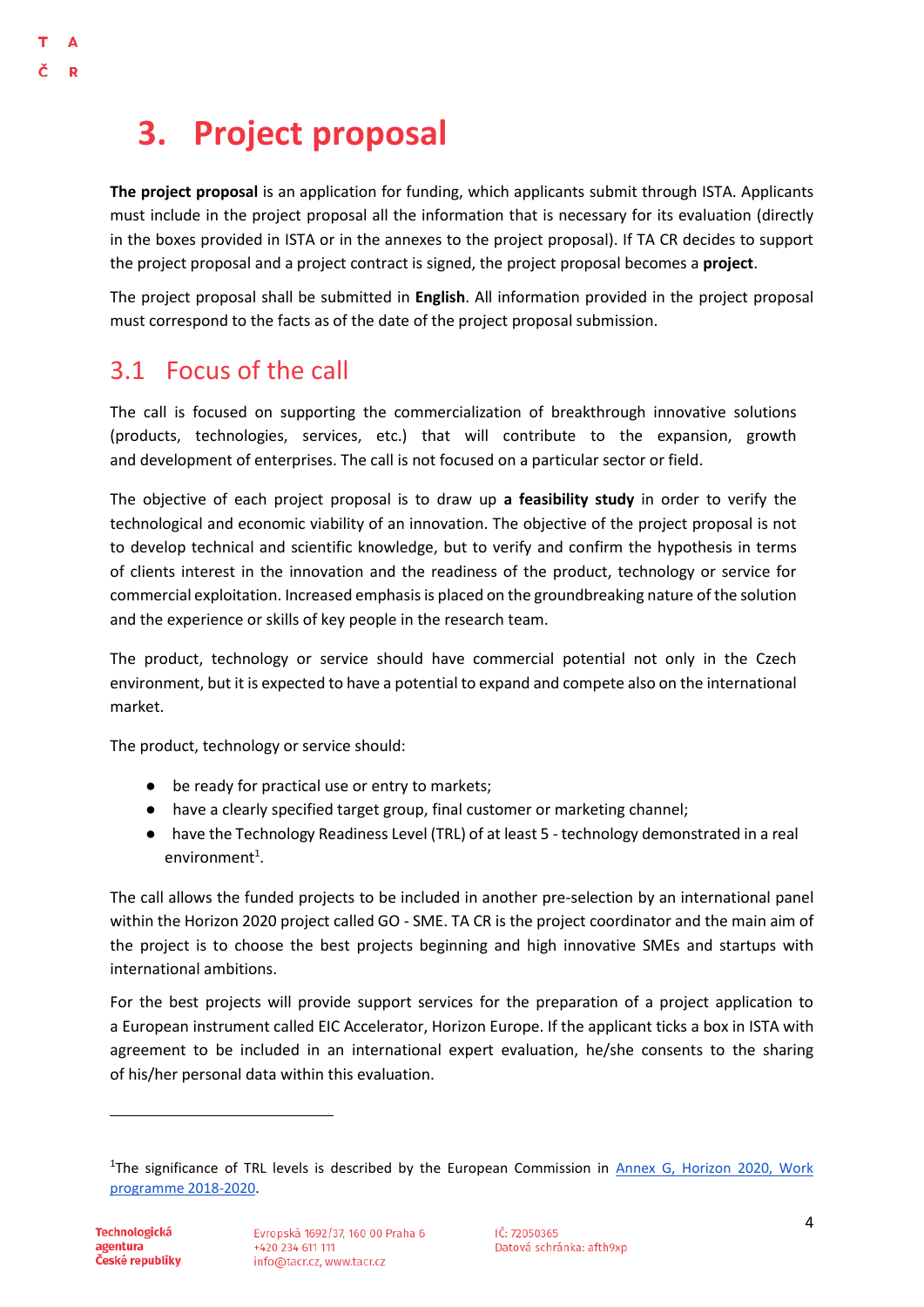These extra support services will be TA ČR provide via cooperation with the Enterprise Europe network representatives. In order to select a coach, the project proposal can be shared with the Entreprise Europe Network (with the written agreement of the beneficiary).

# <span id="page-7-0"></span>3.2 Mandatory annexes to project proposal

To apply for funding, applicants must use the "Project proposal" template (Annex No. 1 to the Call documentation) and insert a link to a video that will characterize the project proposal.

#### **Project proposal**

Annex No. 1 to the Call documentation is called "[Project proposal](https://www.tacr.cz/dokumenty/priloha-c-1-project-proposal-1)" and contains a binding template for this mandatory annex. The main applicant must follow the structure, including the numbering and naming of chapters. The final document must not be longer than **ten pages of the A4** format (including the introductory page). If the maximum number of pages is exceeded, the evaluators will take into account the first ten pages. This is the technical part of the project proposal, which must be enclosed in pdf format.

Without this annex, the project proposal will not be admitted to the call and will be excluded during the formal check (Project proposal will not be possible to supplement subsequently).

In ISTA, this annex can be downloaded in an editable format. Insert the project proposal in chapter 3. PROJECT PRESENTATION / Definition of the project or 8. PROJECT ANNEXES

#### **Video introducing the unique project proposal**

Each project proposal must include a link to a **minute-long video (in english)** in the required Full HD resolution (1920 × 1080 px, 30-60 fps) that you place on YouTube or other suitable platform (without a password or having to request access permission).

Please describe in the one minute:

- What is your product or service and in what respect it is **unique**.
- What is your **motivation**.
- What is the **target group** and how the product or service has the potential to appeal to it.
- Who are you and how many people are in your **research team**.
- How do you plan to bring **the product to the market.**

Without a functioning link, the project proposal will not be admitted to the call and will be excluded during the formal check (the video will not be possible to suplement subsequently).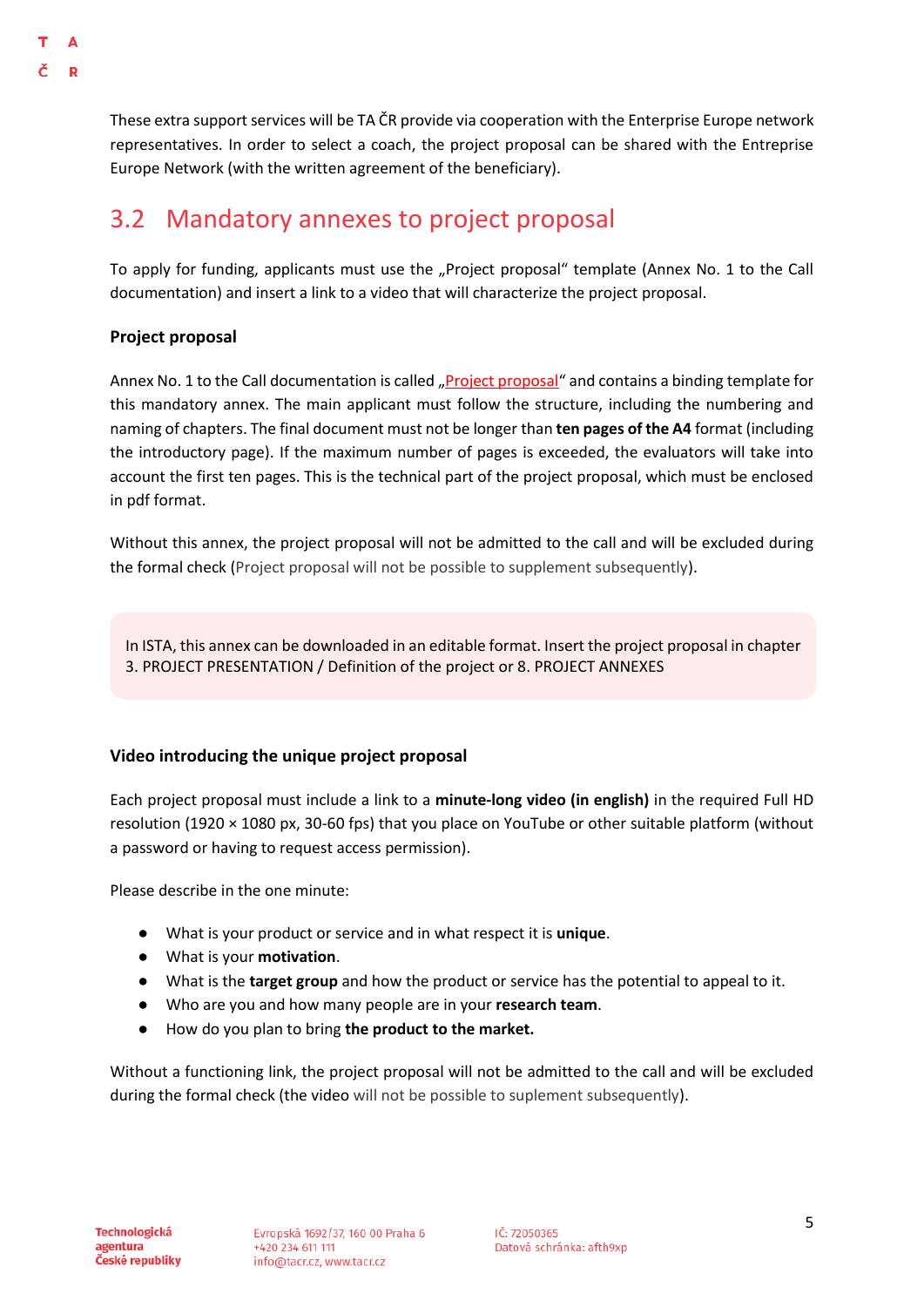$\S$ 

Insert the link to the video in ISTA into tab 3. PROJECT PRESENTATION and box Project video presentation.

### <span id="page-8-0"></span>3.3 Differentiation from similar projects

The Technology Agency of the Czech Republic only supports project proposals, the content of which or its part has not been in the past and is not currently being addressed within another own project of the applicant<sup>2</sup>. Double funding is not allowed.

Applicant are obliged to indicate (especially where there are identical key persons in research teams and the same fields are being addressed) their own:

- **completed projects**, if the planned outputs/results constitute their follow-up and to describe this link,
- **currently running related projects** and to describe the differences between those projects and the project proposal submitted to this call,
- **project proposals submitted simultaneously to this or other calls**, where the simultaneous selection for funding **would not lead** to double funding. In that case, differences between those projects need to be described,
- **project proposals submitted simultaneously to this or other calls**, where the simultaneous selection for funding would **lead** to double funding. In that case it must be stated that only one project contract will be concluded, and this commitment must be adhered to.

In case of non-compliance with the conditions described above, **the project proposal will not be funded** due to non-compliance with the conditions of the call documentation.

If there are no such projects from which you would need to differentiate your proposal, **please state this explicitly**.

In Attachment No. 1 - "Project proposal" state description of state-of-the-art in the given research area; specification of novelty of solution to be developed in terms of new pieces of knowledge to be obtained and list of projects that might duplicate the project proposal together with clarification of possible duplications.

To verify the completeness of the list of related projects and to demonstrate the novelty of the proposed Innovation, TA CR recommends to use STARFOS, a search tool for funded projects or the R&D Information System (IS VaVaI).

<sup>2</sup> **Own project proposals** mean all project proposals to any provider of public funding, involving an entity with the same ID number, regardless of whether it is the main applicant or other project partner.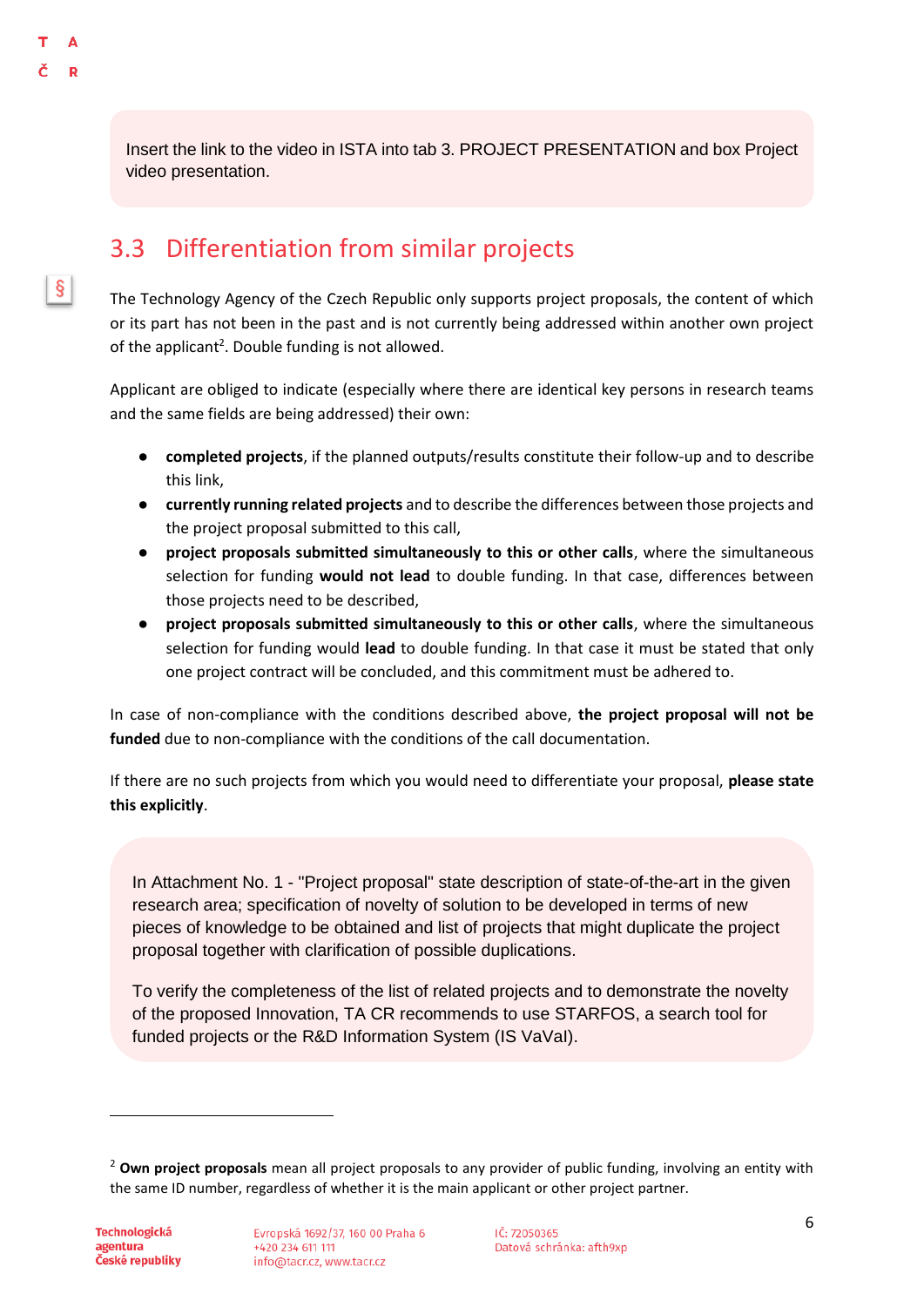# <span id="page-9-0"></span>3.4 Thematic classification of project proposal

The classification of a project proposal in a correct category serves for statistical and analytical purposes and for the evaluation of public spending in the area of science, research and innovation. The classification is a mandatory step in the proposal submission process. The correct classification of the project proposal also has an impact on the correctness of the evaluation process. The objectives and fields that can be selected for the classification (defined according to the focus of the programme) are listed in the references provided below or in the help function in ISTA.

All the following details are entered in ISTA in Chapter 3. PROJECT PRESENTATION, in the **Project classification** tab:

- objectives of National priorities of oriented research, experimental development and innovation (RDI priorities) –a list of objectives is given in the ISTA help system;
- fields according to Central Register of Projects (**CRP**) and according to Fields of Research and Development [\(FORD\)](http://www.vyzkum.cz/storage/att/98E57750704C86E383E673EC6E7D05A6/Ciselnik_oboru_Frascati_v20171207web.pdf). The selected CRP and FORD fields should be in accordance;
- domains of research and innovation specialisation of the National Research and Innovation *Strategy* for Smart Specialization of the Czech Republic (**RIS3 strategy**).

### <span id="page-9-1"></span>3.5 Outputs and results

In this call, TA CR can only fund project proposals where **practical exploitation of outputs/results is expected**. For each project proposal, applicants must select at least **one main output/result of the type "O-other result"** in the form of a **feasibility study**.

Other types of outputs/results defined in [Annex No. 4](https://www.vyzkum.cz/FrontClanek.aspx?idsekce=799796&ad=1&attid=847689) of the Methodology for the Evaluation of Research Organizations and Targeted Support Programmes for Research, Development and Innovation (hereinafter referred to as the ["Methodology"](https://www.vyzkum.cz/FrontClanek.aspx?idsekce=799796&ad=1&attid=847689)) can be inserted only among other outputs/results. The main outputs/results are generated from the binding parameters and thus constitute a part of the project contract. According to the General Terms and Conditions, all main outputs / results must be achieved by the time of the project completion.

# <span id="page-9-2"></span>**4. Funding rules**

| Expected amount allocated to the call | CZK 24 million |
|---------------------------------------|----------------|
| Maximum amount of funding per project | CZK 1 million  |
| Maximum funding rate per project      | 55 %           |

Beneficiaries must cover a mandatory co-funding at a minimum rate of 45 % from other sources. There is no legal entitlement to the funding.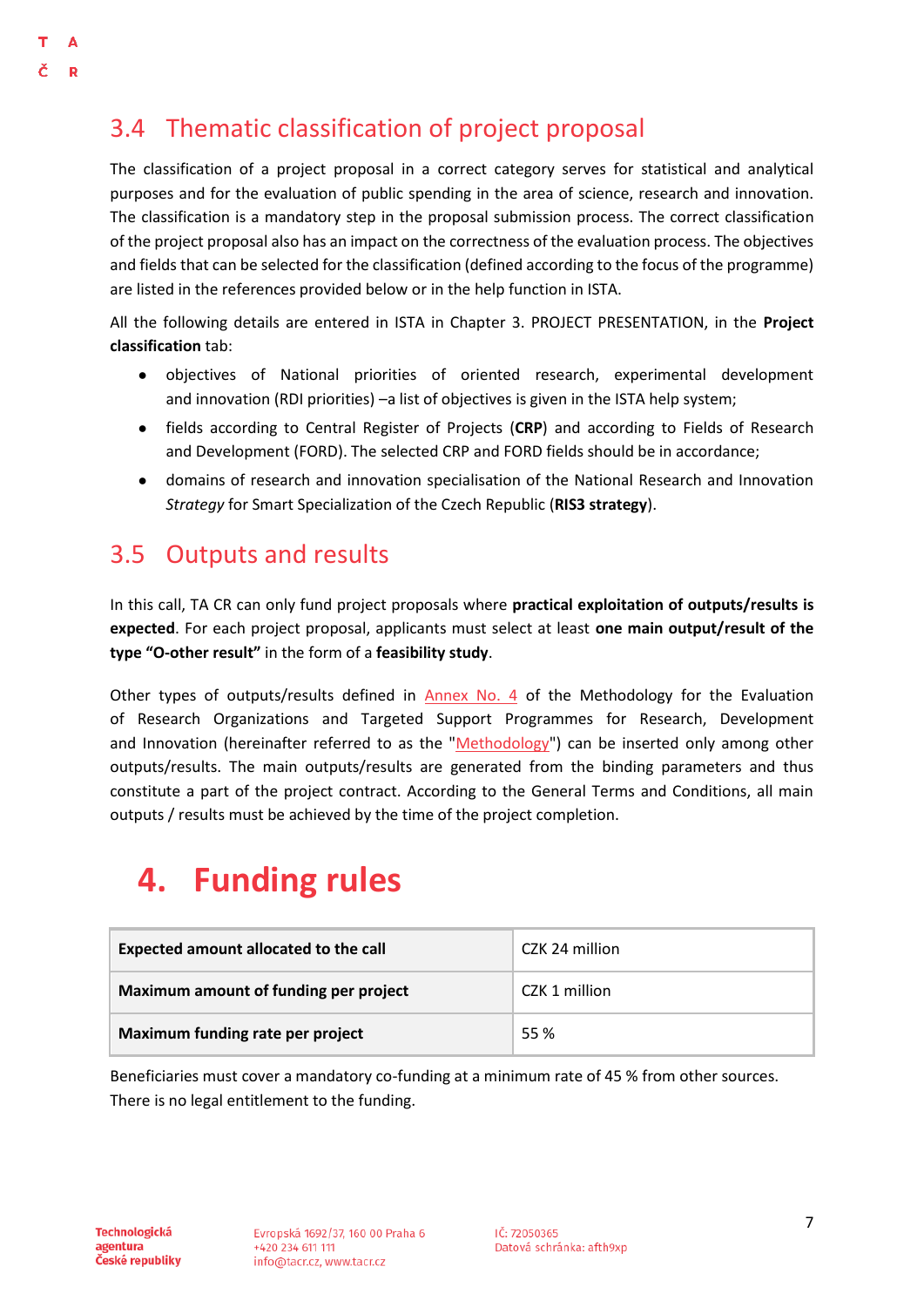<span id="page-10-1"></span> $\vert$ 

 $|\S|$ 

### <span id="page-10-0"></span>4.1 Funding rate

The funding rate is determined according to the type of applicant and with regard to the nature of the activities planned in a given year (ratio of industrial research and experimental development). However, **the maximum funding rate per project** must always be respected.

**The maximum permitted funding rate** for individual types of applicants is shown in the table below:

|                                                         | <b>Maximum funding rate</b>        |                                            |  |
|---------------------------------------------------------|------------------------------------|--------------------------------------------|--|
| Types of applicants/<br><b>Categories of activities</b> | <b>Industrial</b><br>research (IR) | <b>Experimental</b><br>development<br>(ED) |  |
| <b>Small enterprise</b>                                 | 70 %                               | 45 %                                       |  |
| <b>Medium-sized enterprise</b>                          | 60 %                               | 35 %                                       |  |

# 4.2 Eligible costs

All cost categories are listed and detailed in Article 18 of [General terms and conditions.](https://www.tacr.cz/wp-content/uploads/documents/2021/12/12/1639268365_V%C5%A1eobecn%C3%A9%20podm%C3%ADnky%20v7.pdf)

In this call, eligible costs **include**:

- **personnel costs**;
- **subcontracting costs**;
- **other direct costs**;
- **indirect costs** can be reported using the following methods **"flat rate" of up to 25%** of the sum of the personnel costs and other direct costs actually reported by the applicant in the given year.

The costs of the project solution are eligible from the date of the beginning of the project solution. If the project solution will be in accordance with the project proposal and this solution will be started before the announcement of the results of the public tender (but not earlier than from July 1. 2022), and the project proposal will be supported, the costs of the project solution will be eligible.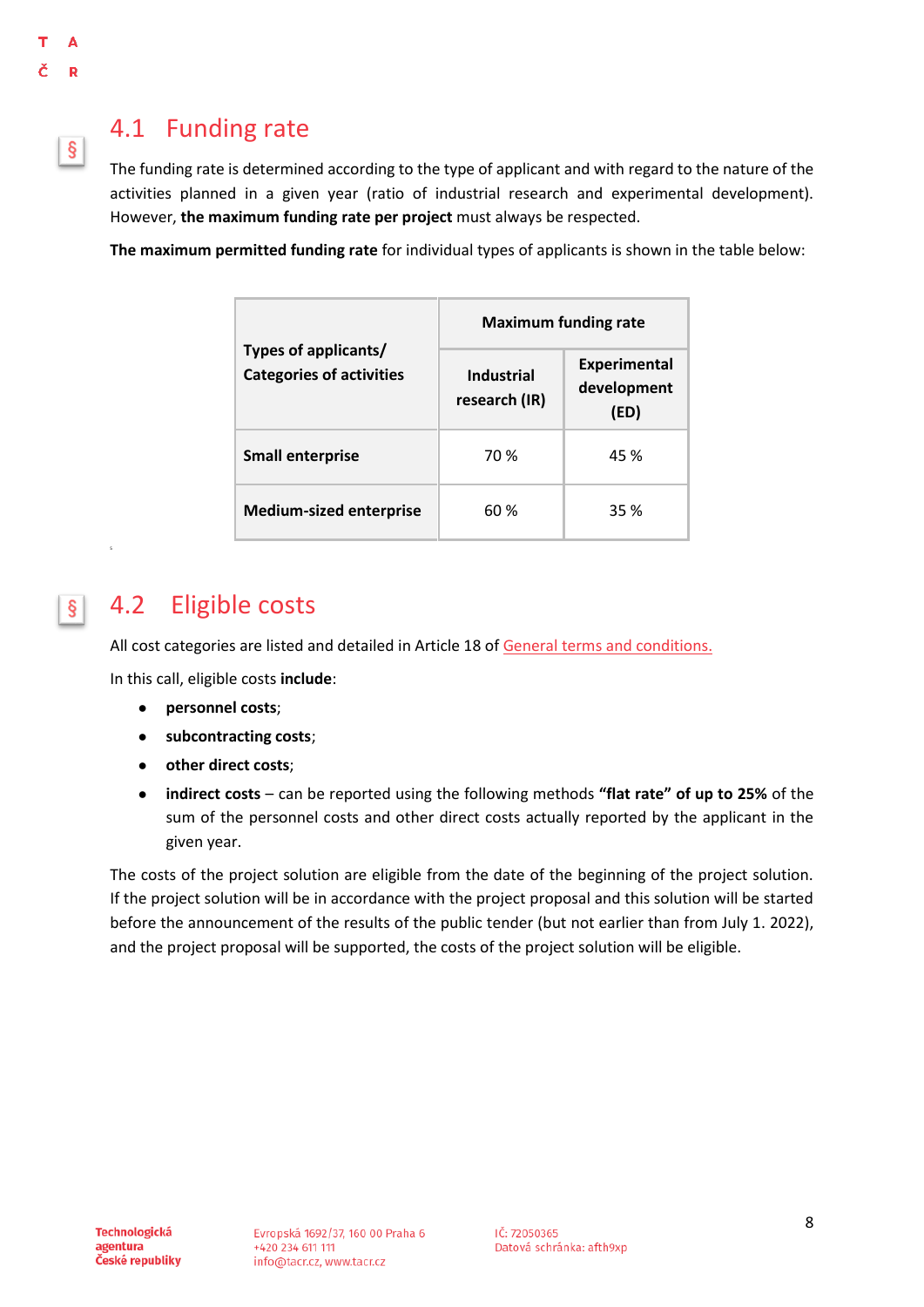#### <span id="page-11-1"></span>Δ Ð

# <span id="page-11-0"></span>**5. Proof of eligibility and project proposal submission**

#### 5.1 Proof of eligibility and other requirements stipulated  $\vert$ by TA CR

The main applicant must **demonstrate his/her eligibility** using the prescribed form "Sworn statement [of the applicant".](https://www.tacr.cz/dokumenty/cestne-prohlaseni-za-uchazece-sworn-statement-of-the-applicant-9)

#### **The sworn statement:**

- must be sent by each applicant from its data box (each applicant for itself) to the TA CR data box (data box ID: afth9xp)
- does not need to be physically signed (the signature is replaced by the sending from the appropriate data box);
- in the "Subject matter" data box, the following text should be entered "Programme GAMA 2 – Proof of eligibility".

Applicants must further comply with the obligation stipulated by the Accounting Act and **publish their financial statements for years 2018, 2019 and 2020**. TA CR will use them to check whether the applicant is not an undertaking in difficulty and that the type of applicant was correctly chosen.

If the applicant submitted the financial statements to the court maintaining the commercial register ex-post and they had not been published before submission of the project proposal, the applicant shall enclose the financial statements in annexes to the project proposal, including confirmation of delivery to the appropriate commercial court.

#### **Requirements for which compliance is documented through ISTA:**

- **professional qualifications to implement the project** to be filled in for key persons in the research team in the section "Professional CV". Each main applicant must have at least one person in the role of a researcher in the project proposal;
- authorisations to carry out the activities planned in the project proposal a copy is submitted with the project proposal (e.g. authorisation to perform a biological testing, authorisation to carry out research on human embryonic stem cells);
- **ownership structure of each applicant**  each applicant must indicate all ultimate owners natural persons with a share of at least 10% (if it follows from the legal form of an applicant that he/she does not have an ownership structure, this obligation does not apply to him/her).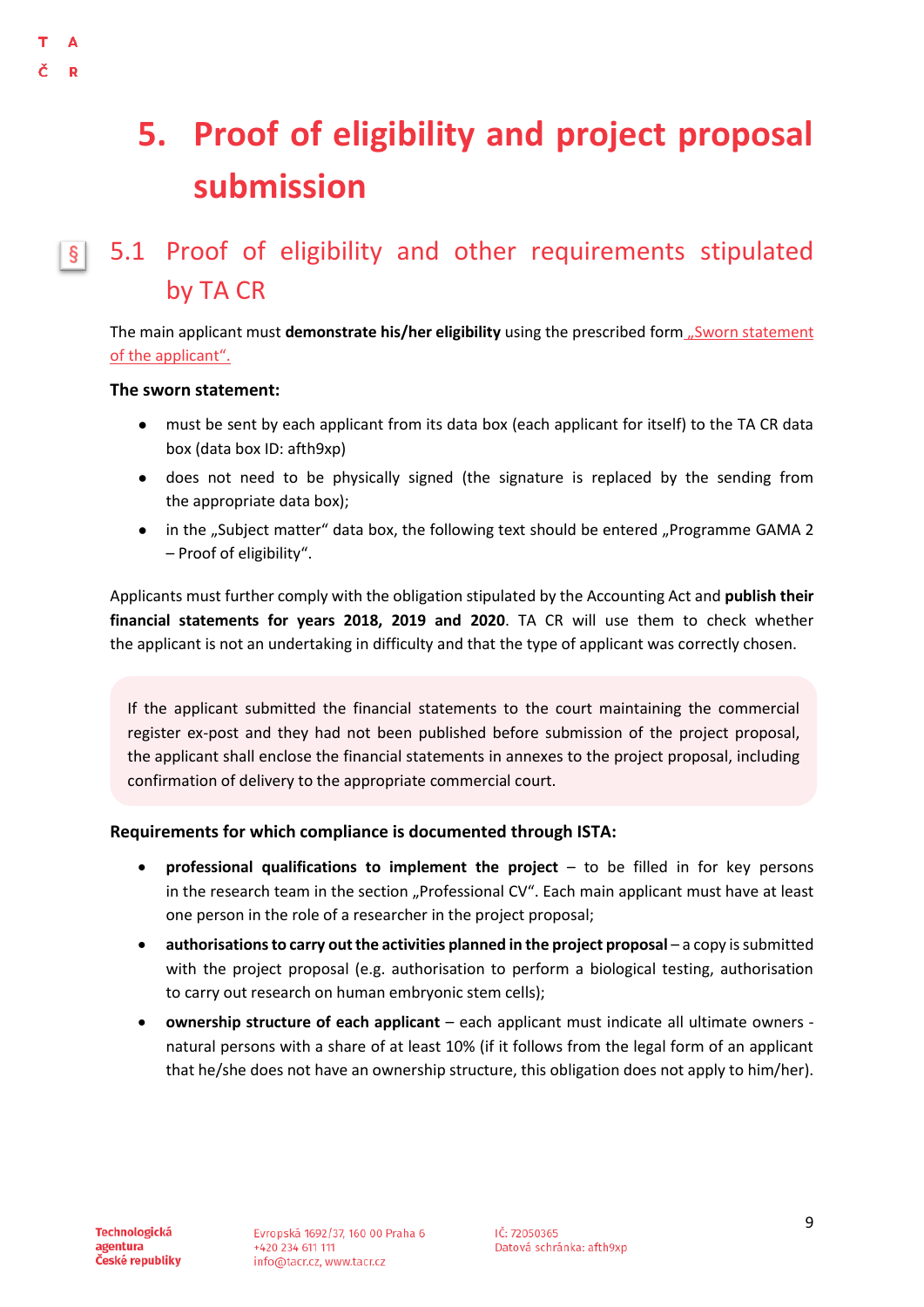# <span id="page-12-0"></span>5.2 Project proposal submission

A project proposal must be submitted to the call in **an electronic form through ISTA**. No other form of project proposal submission is permitted.

After submitting the project proposal through ISTA, the owner<sup>3</sup> of the project proposal shall generate a document "**Confirmation of submission of an electronic project proposal in ISTA**". This document contains clear identifiers which must be identical with the electronically submitted project proposal.

**Confirmation of submission of an electronic project proposal in ISTA:**

- It must be sent from the data box of the main applicant to the TA CR data box (data box ID: afth9xp);
- in the "Subject matter" data box, the following text should be entered "Programme GAMA 2 – Confirmation of submission".

The owner of the project proposal can himself **withdraw the project proposal** in ISTA (e.g. in order to correct or complement already submitted project proposal). After submitting the project proposal, the "Project proposal withdrawal" button will be displayed to the owner of the project proposal in the PROJECT PROPOSAL OVERVIEW tab. This step cancels the submission of the project proposal. For a proper submission, the project proposal needs to be re-submitted in ISTA. Subsequently, the confirmation of project proposal submission needs to be generated and sent to the TA CR data mailbox.

Once the call is closed, it is no longer possible to modify anything in the proposal.

# <span id="page-12-1"></span>5.3 Notification of changes after the submission of project proposal

As applicants, you are obliged to inform TA CR in writing about **changes** which take place **in the period from the project proposal submission until the possible conclusion of the project contract** and which concern your legal status (e.g. change of size of the enterprise, registered office, statutory representative, merger, or break-up) or the details required to demonstrate eligibility or which could have an effect on the TA CR decision making.

You must do so within **seven calendar days** of becoming aware of such a change. If you do not do so within the set deadline, the project proposal will be excluded from the call.

<sup>&</sup>lt;sup>3</sup> Owner is a role in ISTA. It is the person who initiated the project proposal and is the only one with the right to submit the project proposal to a call in ISTA and to subsequently generate the "Confirmation of submission of an electronic project proposal in ISTA". The owner of the project proposal may assign and modify authorisations to revise the project proposal to all persons.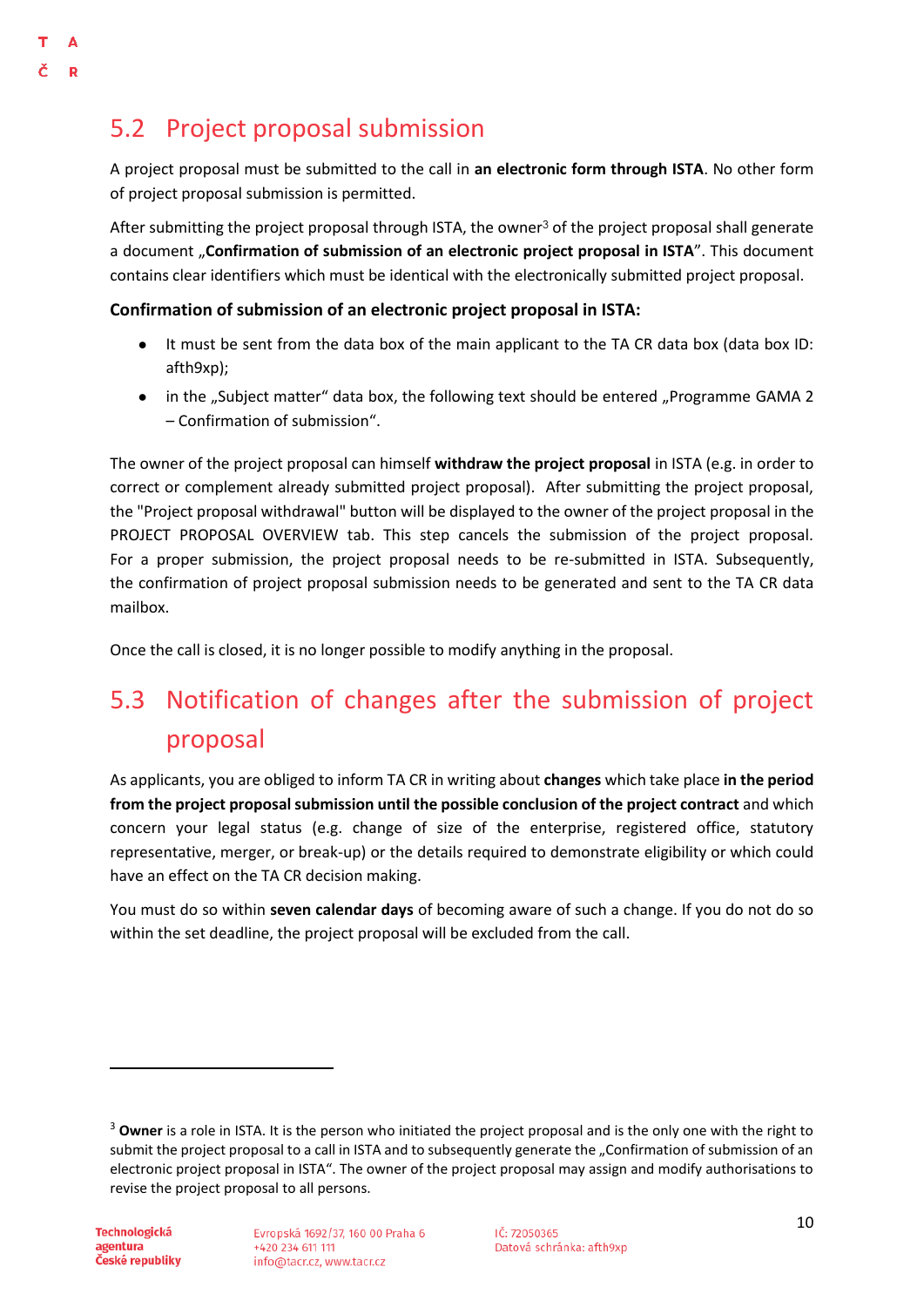# <span id="page-13-0"></span>**6. Evaluation**

A R

> The evaluation will take place from 3. 5. 2022 to 31. 7. 2022. Immediately after the closing of the call, a formal check will begin to verify the basic requirements. Afterwards, TA CR will publish on its website which project proposals will be further evaluated and which will not be admitted to the call.

> Details concerning individual evaluation steps, a list of the evaluation criteria together with the aspects that will be evaluated under individual criteria are provided in the following Annex to the Call Documentation: [Annex No. 2](https://www.tacr.cz/wp-content/uploads/documents/2022/03/14/1647253835_Annex%20No.%202%20-%20Evaluation%20process%20(GAMA%202,%204.%20VS)_EN.pdf) – Evaluation process.

#### 6.1 Evaluation process  $\vert \S \vert$

<span id="page-13-1"></span>Each project proposal that is admitted to the call, i.e. that successfully passed the formal check, will be gradually evaluated by:

- experts;
- the rapporteur;
- Expert Advisory Body.

The TA CR Board will subsequently decide on the selection of project proposals in the call.

### <span id="page-13-2"></span>6.2 Binary criteria

If the binary criterion **is not met**, **the project proposal cannot be recommended for funding** regardless of the number of points that the project proposal receives in the evaluation.

|                               | <b>Binary criterion</b> |
|-------------------------------|-------------------------|
| Compliance with the programme |                         |

### <span id="page-13-3"></span>6.3 Scored criteria

There are three scored criteria.

| <b>Scored criterion</b> | <b>Point scale</b>            |
|-------------------------|-------------------------------|
| 1. Excellence           | (0; 1; 2; 3; 4; 5)<br>points) |
| 2. Impact               | (0; 1; 2; 3; 4; 5)<br>points) |
| 3. Implementation       | (0; 1; 2; 3; 4; 5)<br>points) |

Technologická agentura České republiky Evropská 1692/37, 160 00 Praha 6 +420 234 611 111 info@tacr.cz, www.tacr.cz

IČ: 72050365 Datová schránka: afth9xp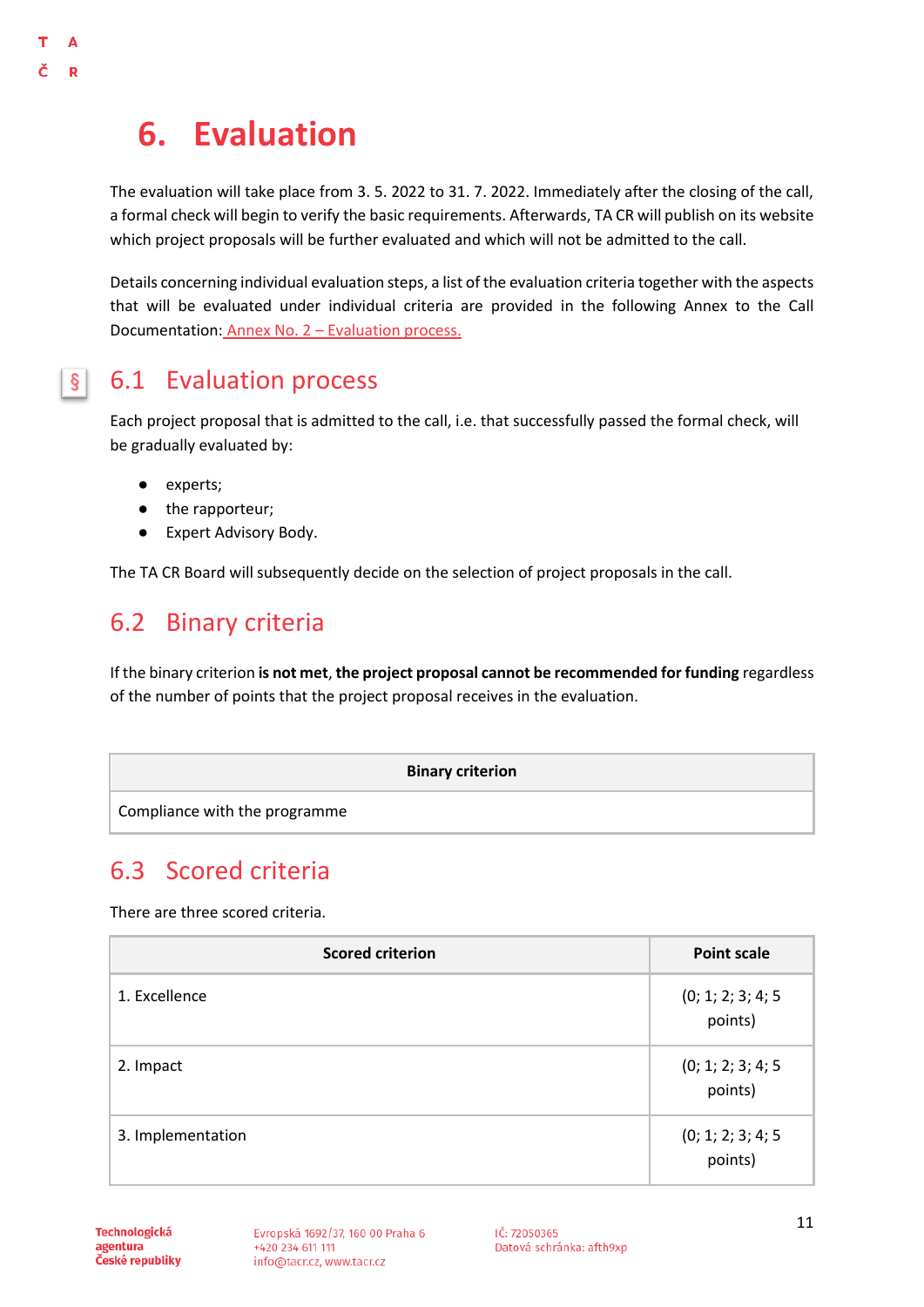### <span id="page-14-0"></span>6.4 Independence of the evaluation process

Independence and equal treatment are the basic principles applied by TA CR in the evaluation process. Therefore, none of the applicants or their authorized persons may contact the persons evaluating the project proposals with the intention of influencing them. Complaints concerning suspicions of corrupt practices or other unfair activities can be sent to the e-mail address [protikorupci@tacr.cz.](http://protikorupci@tacr.cz)

# <span id="page-14-1"></span>**7. Signature of the project contract and project implementation**

TA CR draws the attention of the applicants to the obligation set out in §  $14(3)(e)(2)$  of Act No. 218/2000 Coll., on budgetary rules, which concerns the obligation to ensure registration in the register of beneficial owners. **If an applicant fails to ensure registration in the register of beneficial owners by the deadline for announcing the results of the call (i.e. by 31 July 2022), it will be assessed as ineligible to receive the funding (and the project contract cannot be concluded) because the applicant's obligation set out in § 14(3)(e)(2) of Act No. 218/2000 Coll., on budgetary rules, would not be met.** More information can be found [here.](https://esm.justice.cz/ias/issm/napoveda#zapisSM)

**A project contract** will be concluded with the main applicants of successful project proposals. The project proposal can be changed before signing of the project contract only if it is a change of an administrative nature or a change not caused by the applicant, which is worthy of special consideration.

§.

Before signing the project contract, you are obliged to document all the facts set out in the Decision on the results of the call for proposals. In this decision, TA CR will state everything it requires of the applicants and within what time.

After concluding the project contract, the main applicant becomes the main beneficiary.

**The project contract** is generated in ISTA by **the owner** of the project proposal. The project contract can be generated before the documents specified in the decision on the result of the call for proposals are provided.

# <span id="page-14-2"></span>7.1 Provision of funding

TA CR will provide the **funding in a one-off payment for the given year of the project** to the account of the main beneficiary in the amount specified in the binding parameters for the project implementation. TA CR will pay the funding within 60 calendar days from the date of entry into force of the project contract.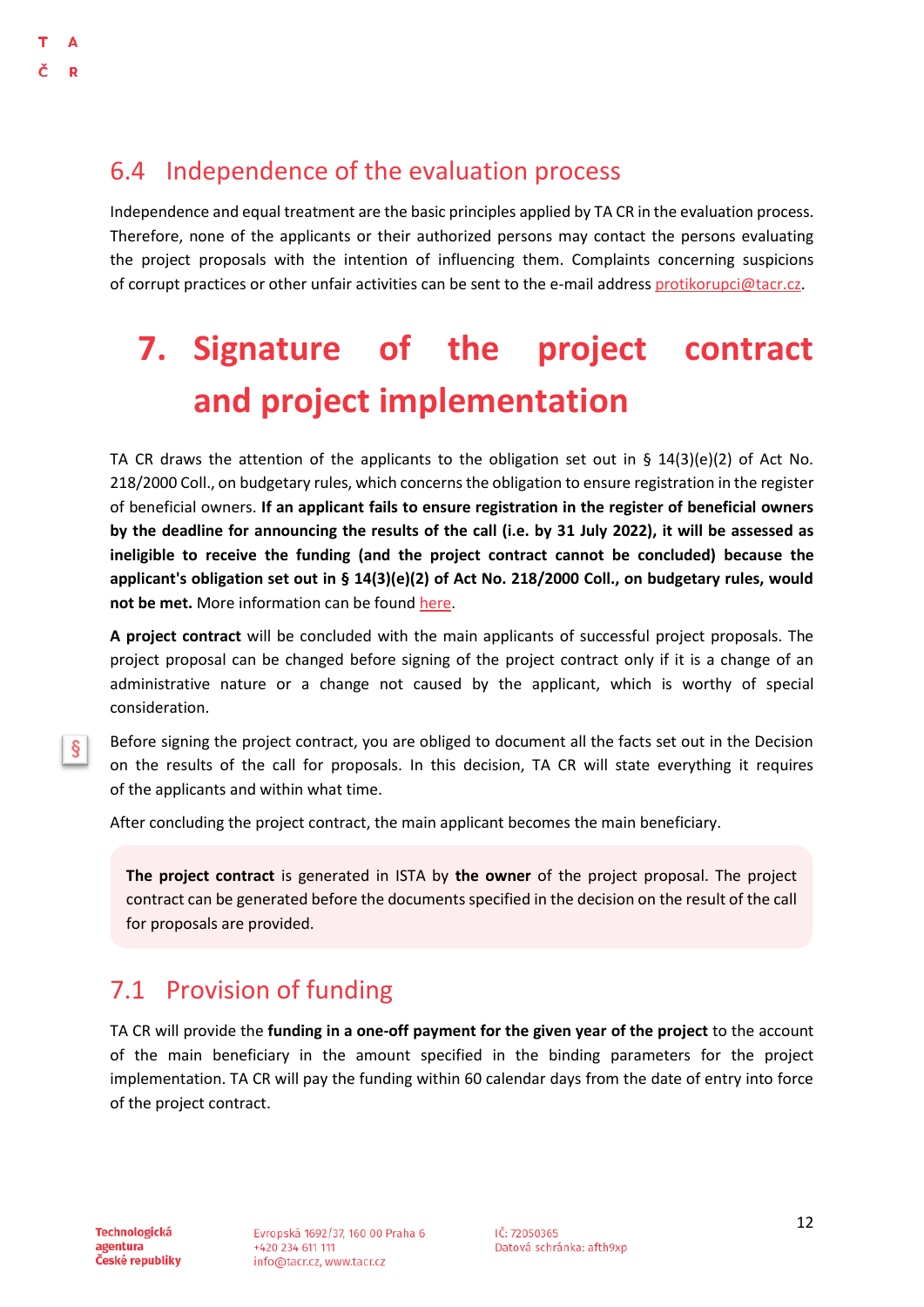# <span id="page-15-0"></span>7.2 Implementation

Δ Þ

> The implementation of the project may begin before the signing of the project contract, but not before 1 July 2022. The costs incurred during the period before the signing of the project contract will be eligible, but only provided that it is subsequently signed.

> During project implementation, TA CR checks the project in several ways. A **final project report** will be submitted after completion of the project. Other methods of project monitoring include administrative and financial inspections, monitoring visits or interim project evaluations. A final project evaluation shall take place after the end of project implementation.

> If the original project proposal changes during the project implementation, you must always inform us about such change. Types of changes, required supporting documents and method of their notification can be found in guideline SME-07 Procedures for changes in projects. Furthermore, throughout the project implementation, all beneficiaries must comply with the obligation to publish their annual financial statements.

# <span id="page-15-1"></span>**8. Legal framework of the call**

The programme GAMA 2 was approved by Government Resolution No. 218 of 1. 4. 2019. The provider is the Technology Agency of the Czech Republic with its registered office at Evropská 1692/37, 160 00 Prague 6. The programme text, call documentation and other documents related to the call are published on the websit[e www.tacr.cz.](http://www.tacr.cz/) It is a one-stage call. It is announced pursuant to th[e Act on the](http://www.vyzkum.cz/storage/att/BB743D4E2B61E95FA36D7DADD47BE704/Z%C3%A1kon_130_2002.pdf)  [support of research and development](http://www.vyzkum.cz/storage/att/BB743D4E2B61E95FA36D7DADD47BE704/Z%C3%A1kon_130_2002.pdf) and in accordance with the [Framework,](https://eur-lex.europa.eu/legal-content/CS/TXT/?qid=1412338382197&uri=CELEX:52014XC0627(01)) [Regulation](https://eur-lex.europa.eu/legal-content/CS/TXT/?qid=1412338347983&uri=CELEX:32014R0651) and [Budgetary rules.](https://www.zakonyprolidi.cz/cs/2000-218)

The call is held in accordance with the updated National Research, Development and Innovation Policy of the Czech Republic for the period 2021+ as approved by the Resolution of the Government of the Czech Republic No. 759 of 20 July 2020, National Priorities of Oriented Research, Experimental Development and Innovation as adopted by Government Resolution No. 552 of 19 July 2012, and national and ministerial strategies.

Relevant provisions in the following internal regulations valid and effective on the day of announcement of the call and published on the website [www.tacr.cz](https://www.tacr.cz/) are binding for TA CR and the applicants.

Directives and statutes present binding procedures of TA CR resulting from legislation and other regulations. The versions applicable to this call are given in the third column of the table below.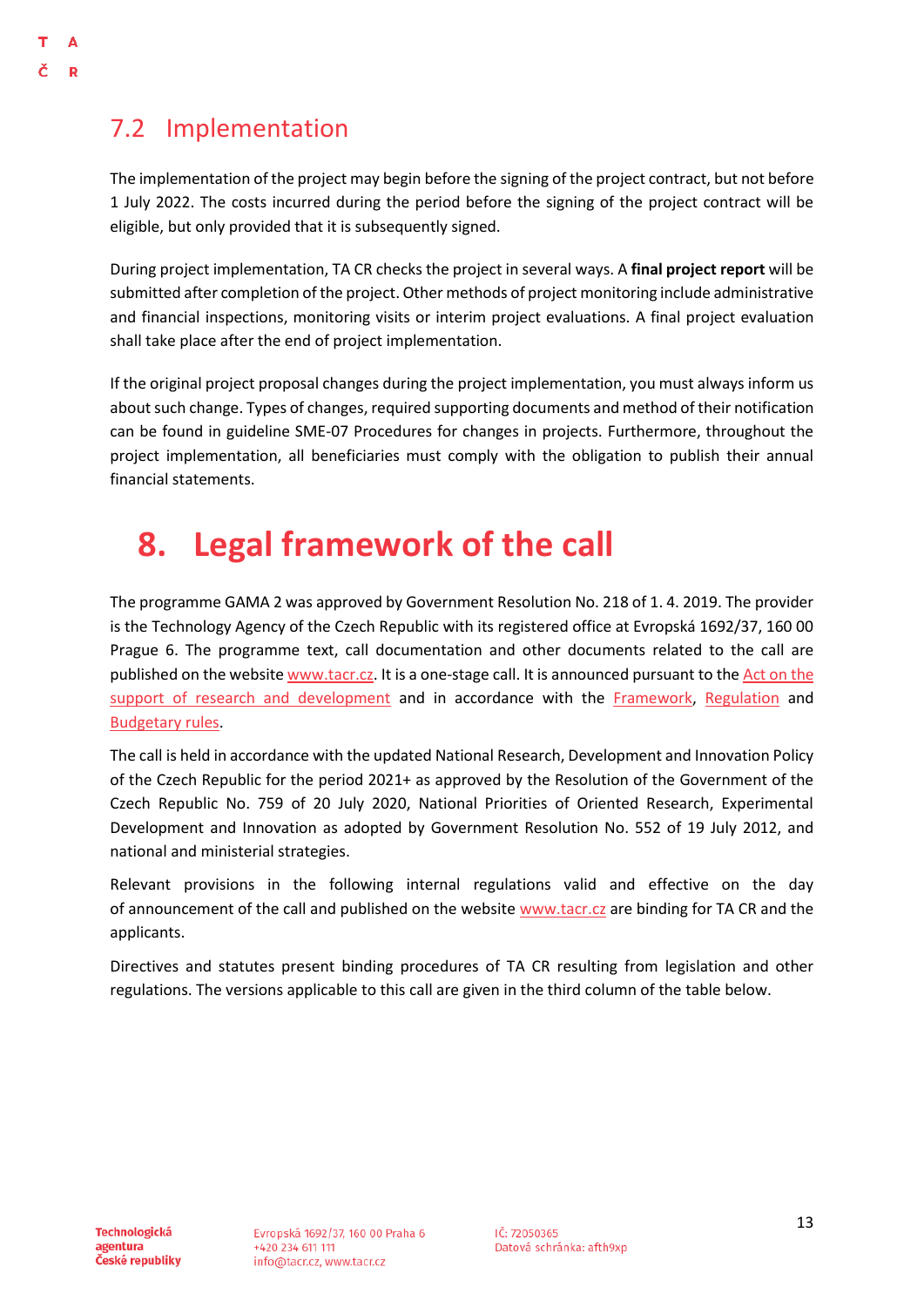#### т Δ

|   | u |
|---|---|
|   |   |
| × |   |

| Code            | Name of the directives or statutes                                                                  | <b>Version</b> |
|-----------------|-----------------------------------------------------------------------------------------------------|----------------|
| $SME - 06$      | Directive on the admission of project proposals to a call                                           | v8             |
| <b>SME - 08</b> | Complaints within the call                                                                          | v5             |
| $SME - 10$      | Directive on the cancellation of a call                                                             | V <sub>4</sub> |
| $SME - 11$      | Directive on call preparation and announcement                                                      | v10            |
| <b>SME - 13</b> | Directive on conclusion of a project contract/issuance of a Decision on the<br>provision of funding | V <sub>4</sub> |
| <b>SME - 17</b> | Helpdesk for applicants and beneficiaries                                                           | V <sub>4</sub> |
| <b>SME - 23</b> | Preparation of evaluation reports, opinions and expert assessments                                  | v7             |
| <b>SME - 34</b> | Directive on evaluation of project proposals submitted to a call                                    | v <sub>5</sub> |
| $RAD - 01$      | Statutes and rules of procedure of the Committee for the admission of<br>project proposals          | v <sub>3</sub> |
| <u>RAD - 02</u> | Statutes and rules of procedure of an expert advisory body                                          | v7             |

# <span id="page-16-0"></span>8.1 Legal definition of applicants

**Enterprises<sup>4</sup>** – legal persons or natural persons engaged in business activities pursuant to Act No. 455/1991 Coll., on small business activities or performing economic activities within the meaning of Article 1 of Annex I to the Regulation.

# <span id="page-16-1"></span>8.2 Insufficient differentiation and duplication

If TA CR finds out that a project proposal or its part duplicates another project proposal and the applicants have not explained how their project proposal differs from that other project proposal, the project proposal will not be funded on the grounds of a failure to meet the conditions of the Call Documentation, or the project contract will not be concluded with the applicants. This applies also to

<sup>4</sup> The [User guide to the SME definition](https://op.europa.eu/cs/publication-detail/-/publication/756d9260-ee54-11ea-991b-01aa75ed71a1/language-cs) from the European Commission can serve as a guidance for **determining the size of an enterprise**. In the light of the current case law of the Court of Justice of the European Union, we point out that the recommendations set out in this guide are not legally binding and therefore it is necessary first and foremost to follow the provisions of the Regulation, which are legally binding.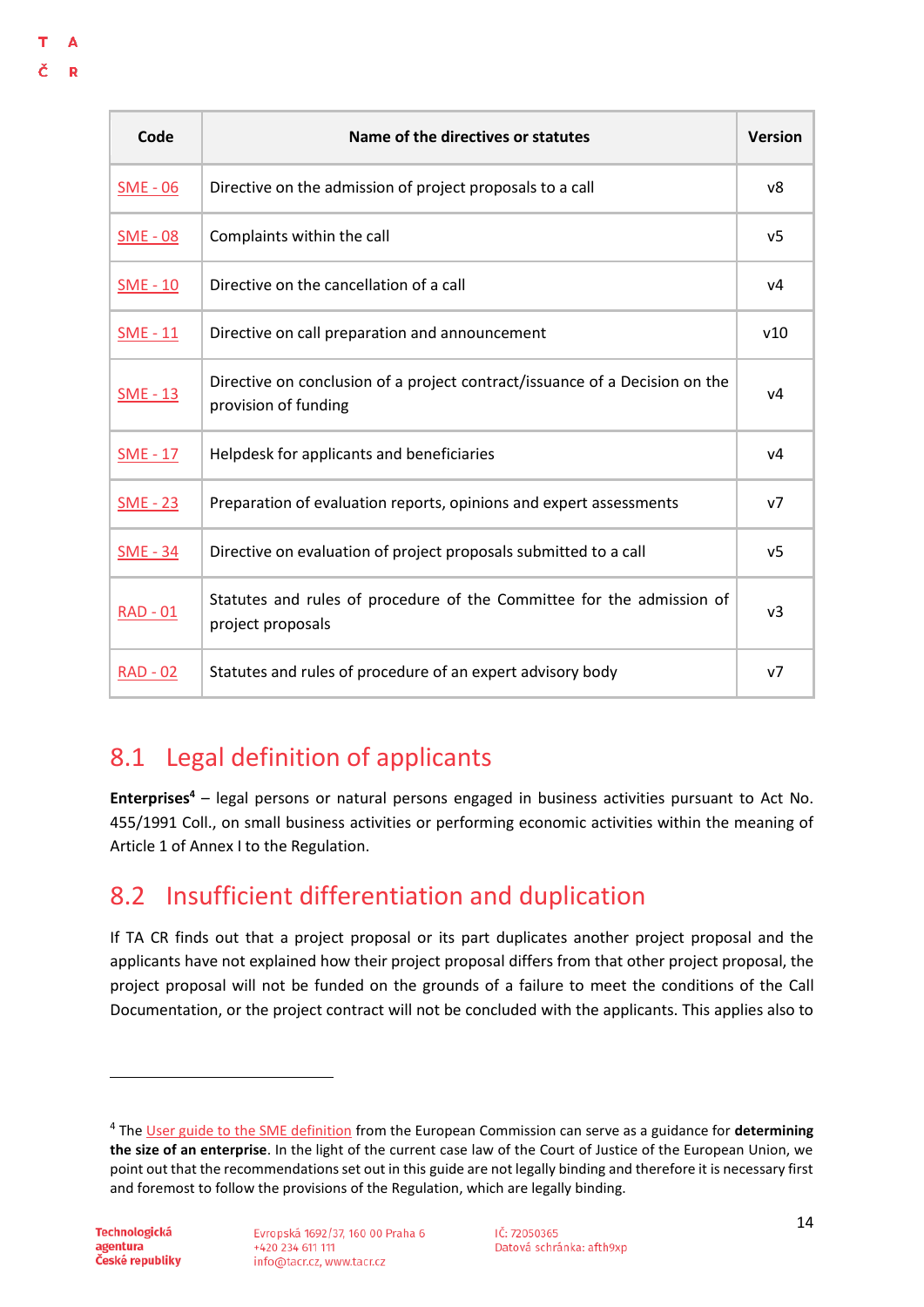#### similar project proposals submitted to this or another ongoing call, which have not been disclosed in the relevant part of the ISTA system.

An applicant must immediately withdraw from the call if he/she concludes a project contract for identical project (in terms of the whole content or its part) under another call/public tender in the Czech Republic or abroad.

# <span id="page-17-0"></span>8.3 Funding

D

The highest funding rate provided to an applicant of the enterprise type may not exceed the highest funding rate allowed for individual types of enterprises as laid down in the Regulation.

The applicant must ensure that:

- unauthorised indirect state aid is avoided (in accordance with provisions 2.1 and 2.2 of the Framework);
- the distribution of rights and access to outputs/results in the project proposal are in accordance with point 28 under provision 2.2.2. of the Framework;
- overlap with other state aid for the same eligible expenditure (double financing) is avoided.

Applicants are not entitled to reimbursement of the costs associated with their participation in the call.

Eligible costs are listed and broken down into individual categories in Article 18 of the General Terms and Conditions. The project contract stipulates the method in which the TA CR funding is provided. The specific terms of the project contract (Article 4) stipulate the particulars set out in the General Terms and Conditions.

### <span id="page-17-1"></span>8.4 Proof of eligibility

Only applicants meeting the eligibility conditions laid down in § 18 (2) (b) to (i) of the Act on support of research and development and given by the Regulation may receive funding. Each applicant shall demonstrate its eligibility separately pursuant to § 18 of the Act on support of research and development.

Failure to meet the eligibility requirements or the obligation to demonstrate eligibility is a reason for not admitting a project proposal to the call.

If the "Confirmation of submission of an electronic project proposal" is not sent properly and in time, such a project proposal will not be considered as submitted properly and in time and will not be checked for other requisites (e.g. proof of eligibility of applicants).

A project proposal may not contain classified information pursuant to Act No. 412/2005 Coll., on the protection of classified information and on security clearance, as amended.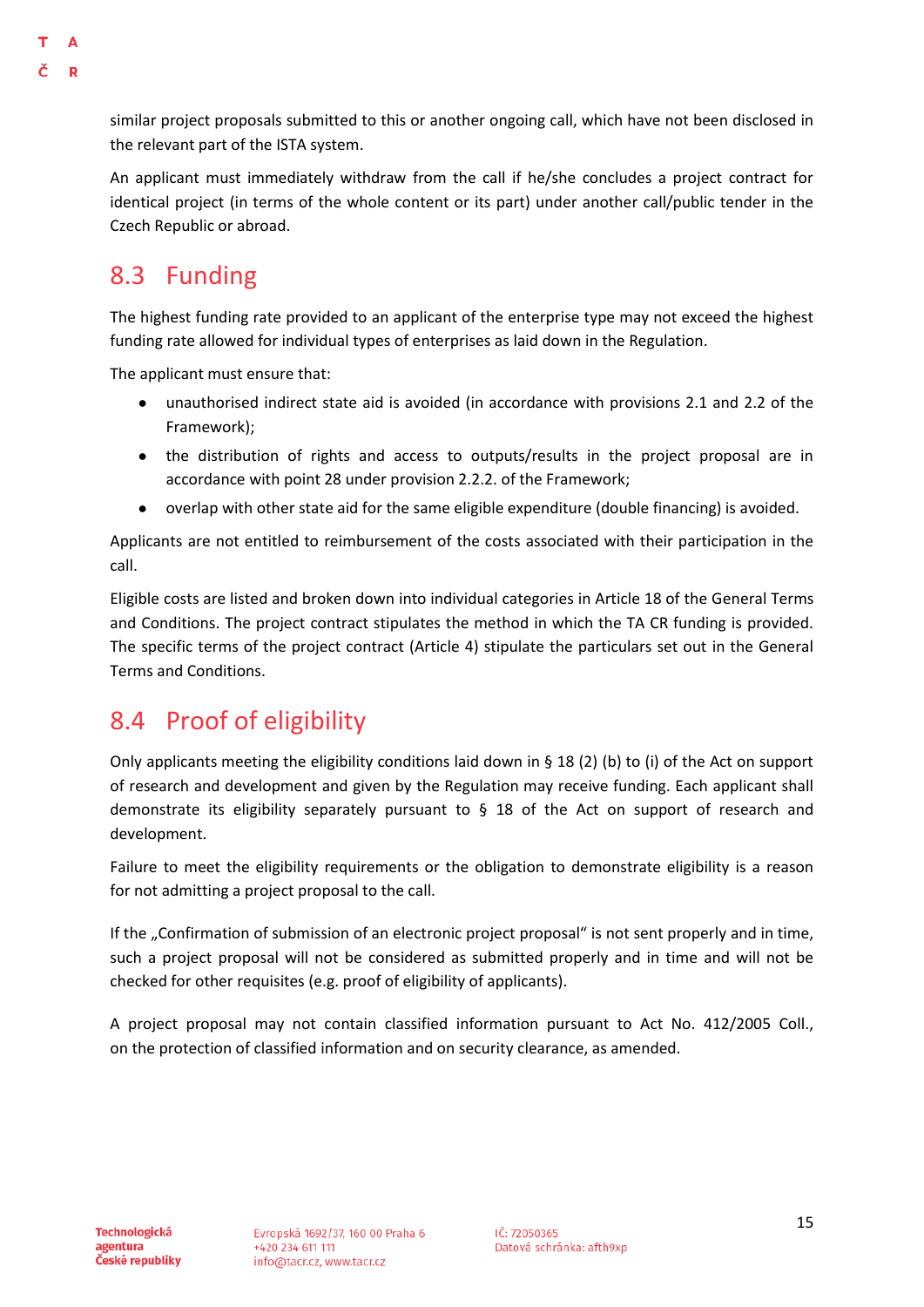# <span id="page-18-0"></span>8.5 Evaluation and submission of documents

The evaluation of project proposals is governed by SME-34 Directive on evaluation of project proposals submitted to a call.

Activities of the Expert Advisory Body are governed by RAD-02 Statutes and rules of procedure of the expert advisory body.

No information related to particular project proposals or to interim evaluation results shall be provided in the course of the evaluations.

Before signing the project contract, applicants are obliged to demonstrate their continuing eligibility in a manner laid down in § 18 (5) to (7) of the Act on support of research and development, or other facts laid down in the Decision on the results of the call for proposals. In that decision, TA CR will state everything that needs to be documented by the applicants.

# <span id="page-18-1"></span>8.6 Reserved rights of TA CR

In accordance with § 24 of the Act on support of research and development, the provider reserves the right:

- to cancel an announced call and not to support the project proposals submitted under that call, in accordance with SME-10 Directive on the cancellation of a call and/or
- to restrict the number of project proposals to be funded.

The decision to cancel a call or to restrict the number of project proposals to be funded will be based especially on the total amount of funding allocated to TA CR for the support of applied research, experimental development and innovations from the state budget of the Czech Republic for the period  $2020 - 2022$ .

In justified cases, the provider reserves the right to state in the Decision on the results of the call for proposals additional conditions determined on the basis of facts identified by the provider in the course of the evaluation of the project proposal. Only after those conditions are met, the project contract will be signed with the main beneficiary or, as the case may be, the Decision on the provision of funding to implement the project will be issued in favour of the main beneficiary.

In accordance with § 32 of the Act on support of research and development, TA CR will publish the project's details through the R&D Information System. After signing the project contract, the provider reserves the right to publish the information published through the RDI IS, and to keep it and provide access to it in the DAFOS system, in particular in its public component – the TA CR STARFOS search engine available at [www.starfos.tacr.cz.](http://www.starfos.tacr.cz/)

When announcing the results concerning compliance with conditions of the call and the results of proposal evaluation, TA CR will publish the following information from the project proposals: code of the project proposal, name of the project proposal, the main applicant and other project partners. TA CR will not publish confidential information.

Information on project proposals for which TA CR has decided that they would not be funded is not published, except for the information published when announcing the results concerning compliance with conditions of the call and the results of proposal evaluation.

Technologická agentura České republiky Evropská 1692/37, 160 00 Praha 6 +420 234 611 111 info@tacr.cz, www.tacr.cz

IČ: 72050365 Datová schránka: afth9xp